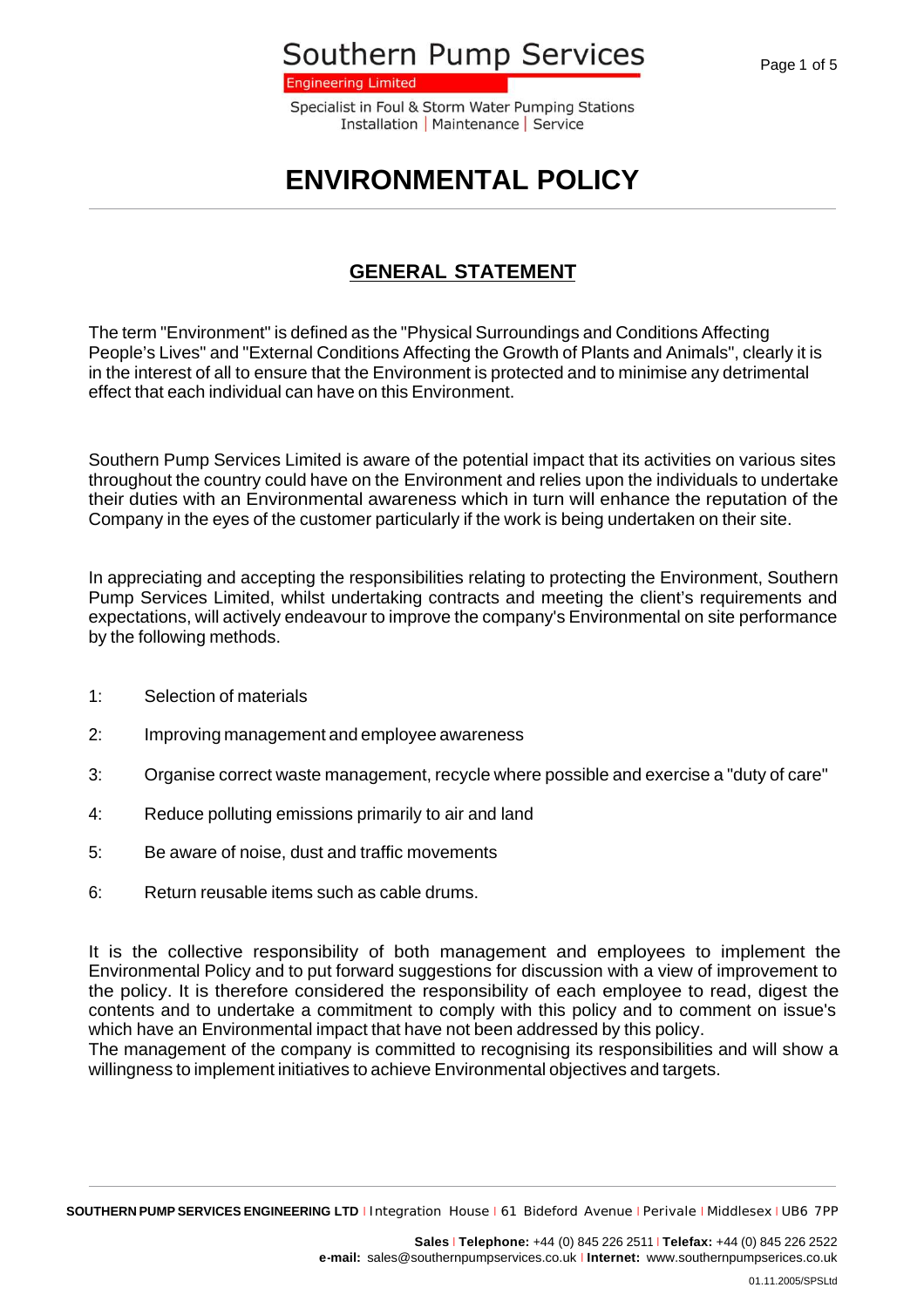**Engineering Limited** 

Specialist in Foul & Storm Water Pumping Stations Installation | Maintenance | Service

### **ENVIRONMENTAL POLICY**

#### **WASTE MANAGEMENT**

Responsible disposal of waste material is environmentally important as this aids the recycling process, which in turn reduces the requirement for natural resources.

It is appreciated that disposal of "Controlled" waste material on site is often under the guidance and instruction of the customer whose instructions are to be obeyed, even so care is to be taken to ensure as far as is practicable that separation of waste materials is carried out and disposal is made in the correct bin/skip if available.

With regard to the disposal of office and workshop produced "Controlled" waste it is to be placed in the appropriate receptacle for disposal and or recycling by the nominated collection company, waste material produced "on site" but is returned to the office and workshop is to be dealt with in a similar fashion.

Southern Pump Services Limited will exercise the "Duty of care" and take all reasonable steps to ensure waste is kept safe and similarly ensure that all third parties employed by the company to dispose of waste produced are authorised to transport, recycle and dispose of it in a safe and environmentally friendly manner.

It is hoped that each employee prior to disposing of "waste" that consideration will be given to the possibility of re-using the item, a simple example being the use of scrap paper for note making or perhaps double sided photocopying.

**SOUTHERN PUMP SERVICES ENGINEERING LTD** <sup>I</sup> Integration House <sup>I</sup> 61 Bideford Avenue <sup>I</sup> Perivale <sup>I</sup> Middlesex <sup>I</sup> UB6 7PP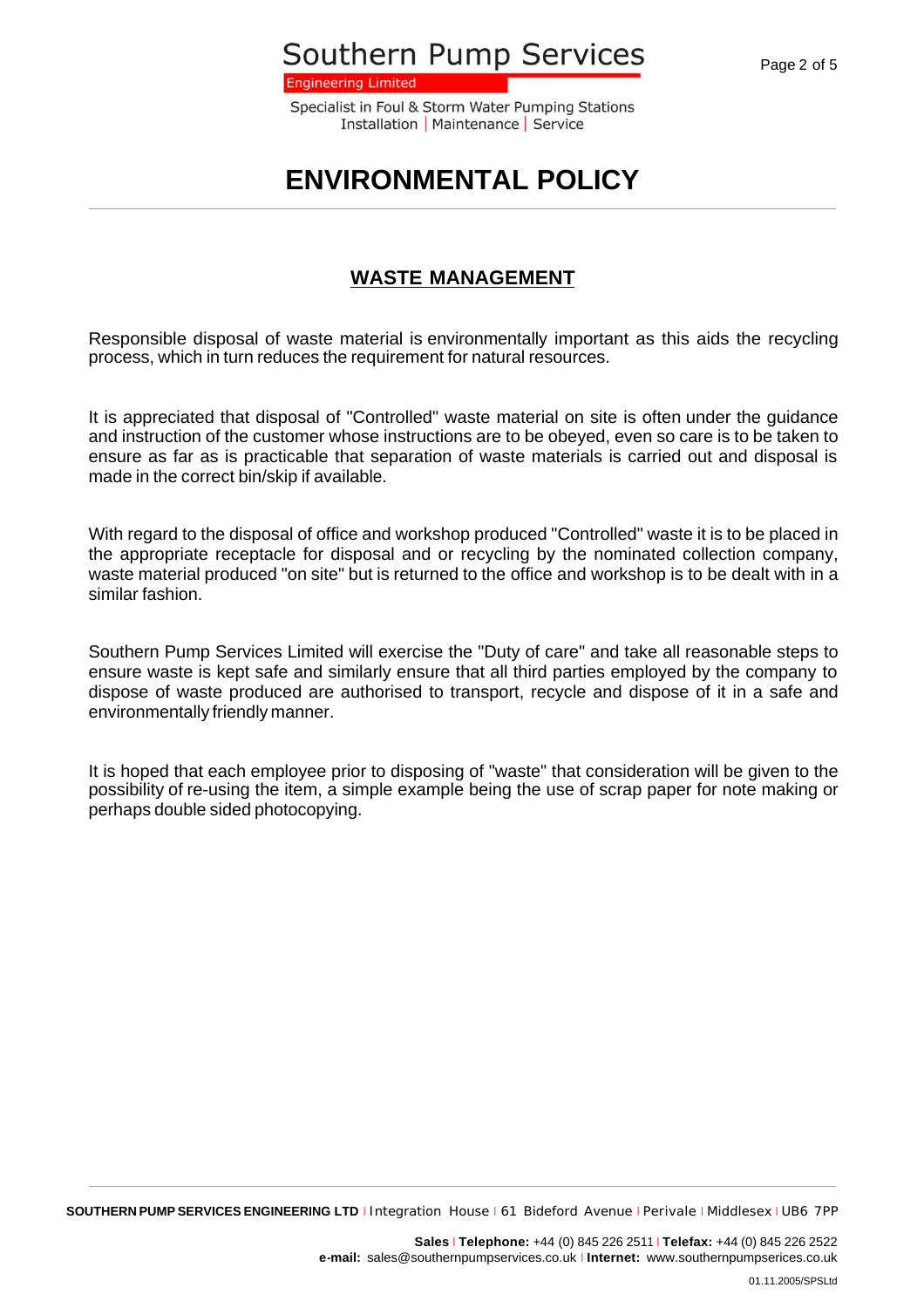**Engineering Limited** 

Specialist in Foul & Storm Water Pumping Stations Installation | Maintenance | Service

# **ENVIRONMENTAL POLICY**

#### **ENERGY CONSUMPTION**

Southern Pump Services Limited, by dealing with electrical work, has an awareness of energy consumption in the form of electricity and will actively seek to reduce the energy consumption primarily in the office and workshop by the following methods.

- 1: Switching off lights when not required.
- 2: Switching the photocopying machine into the standby position when not in use during the day and ensuring the machine is switched off at night.
- 3: Turning off or down heaters when not required, closing windows and doors to retain heat when it is required.
- 4: Switching off PC's when not in use.
- 5: Switching off Water boiler at night.

The company is also a consumer of fuel in the form of petrol and diesel used primarily in vehicles but also in the generators used on site. Southern Pump Services Limited is aware of the emissions given off which are a major cause of air pollution and the subsequent impact this has on the ozone layer and global warming.

In order to keep these emissions to a minimum the company will actively ensure that all vehicles are regularly serviced at the correct times and will as far as is practical reduce the use of the vehicles on the road.

The reduction of energy consumption has the dual benefit of helping the environment and reducing the financial cost of to the company.

**SOUTHERN PUMP SERVICES ENGINEERING LTD** <sup>I</sup> Integration House <sup>I</sup> 61 Bideford Avenue <sup>I</sup> Perivale <sup>I</sup> Middlesex <sup>I</sup> UB6 7PP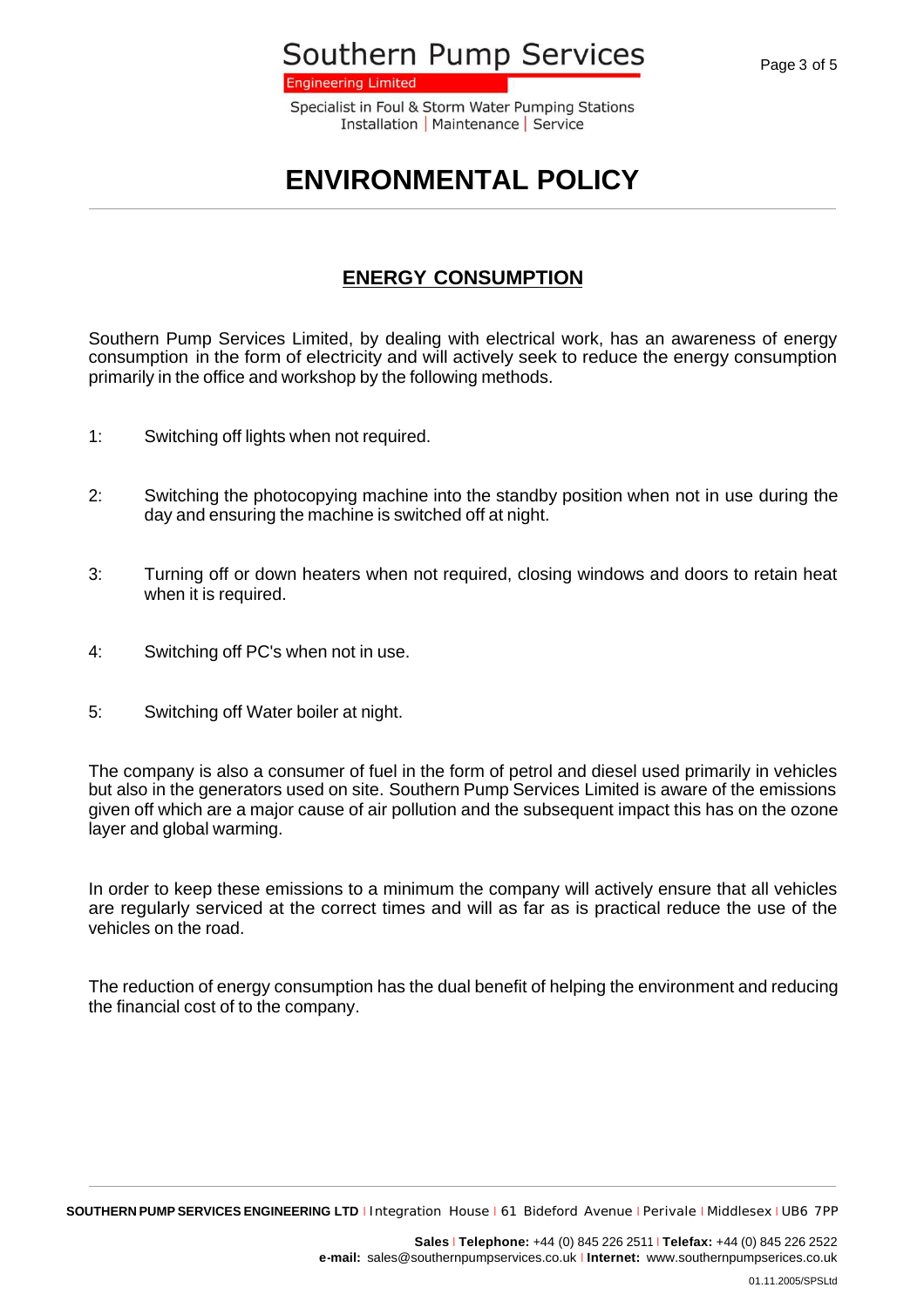**Engineering Limited** 

Specialist in Foul & Storm Water Pumping Stations Installation | Maintenance | Service

# **ENVIRONMENTAL POLICY**

#### **RESPONSIBILITY OF COMPANY EMPLOYEES**

- 1: Read, digest and put into practice the requirements of the policy and any subsequent amendments and or additions.
- 2: Develop an awareness of the potential impact that pollution has on the Environment and assist in the formulation of preventative measures.
- 3: Reduce the quantity of waste produced whenever possible and strive to dispose of this waste in an environmentally friendly method.
- 4: Undertake and perform the job functions with a view to controlling noise, smell, dust and any traffic movements.
- 5: Always tidy the site after completion of the work removing all waste produced as a result of the work.
- 6: Undertake and perform the job functions in line with Risk Assessments and Method Statements.
- 7: Report to management should you should become aware that there is a possibility that the Environment may be at risk to enable preventative measures to be put in place.

**SOUTHERN PUMP SERVICES ENGINEERING LTD** <sup>I</sup> Integration House <sup>I</sup> 61 Bideford Avenue <sup>I</sup> Perivale <sup>I</sup> Middlesex <sup>I</sup> UB6 7PP